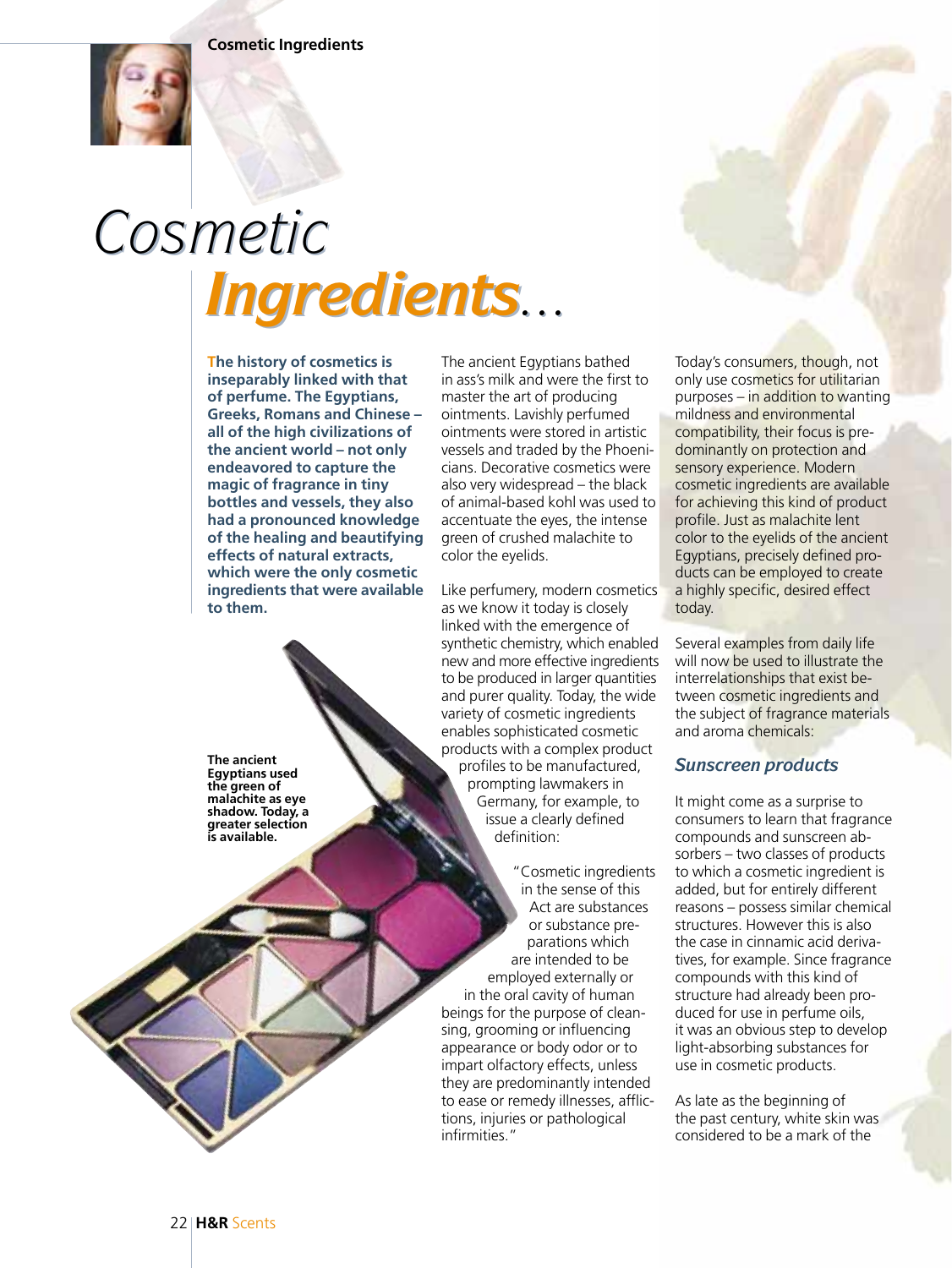

upper classes, while tanned skin characterized the working and farming classes. Parasols and hats were used to protect the face against tanning, and freckles were doggedly combated. Cosmetics that were intended to whiten the face had already been created in previous centuries – the employment of such powders and ointments sometimes had serious consequences though: Whitening lead derivatives could lead to the loss of hair and teeth, and ultimately to serious poisoning as well.

Changes in social structure have made travel to sunny regions a symbol of recreation and prosperity today – tanned skin is considered to be a sign of health and youth. The invisible portion of sunlight, ultraviolet (UV) radiation, produces a protective reaction in the skin: It darkens. The pigment that is produced in this process, melanin, acts as a natural sunscreen absorber and protects the layers of skin beneath, although its protective effect is in no way comparable to that of synthetic sunscreen absorbers.

The UV-A radiation in sunlight penetrates deep into the skin and causes direct pigmentation

(tanning), while the UV-B radiation produces indirect pigmentation and, in the event of excessive intensity, an inflammatory reaction in the skin that is commonly termed sunburn. This reaction, which is highly dependent upon skin type, can be viewed as an early warning system to safeguard against excessive exposure to the sun. UV radiation generally leads to premature skin aging and damage, and in extreme cases to skin cancer.

There are various ways to safeguard against the negative effects of sunshine: The skin can naturally be covered with clothing. To produce the "healthy" that is usually desired, but without negative side-effects, sunscreen filters (UV filters) were developed that absorb a certain portion of the ultraviolet radiation before it can penetrate into the skin. These are defined organic molecules that absorb UV-A and/or UV-B radiation. They are added to a cosmetic agent in order to enable them to be uniformly applied to the skin. Naturally, just like colorants and preservatives, they are governed by detailed official regulations. There are also inorganic sunscreen products. Zinc oxide or titanium oxide are used

**Aroma chemicals and cosmetic ingredients can often have a very similar chemical structure.**

**Tanned skin is** cacy.<br>**popular, but the right protection is important.**

in the form of microfine pigments in cosmetic formulations. Their protective effect is based upon a combination of reflection and absorption of the UV light.

The sun protection factor (SPF) defines the level of protection the product offers before erythema (sunburn) occurs. A sun protection factor of 12, for example, means that the user can stay in the sun 12 times longer than with unprotected skin. Standardized methods for quantifying sun protection factors in a sunscreen product have existed in Europe and the United States since the 1970s. The best method today is biological, directly on the skin. Given the present state of the art, comparable physical measurements provide only clues to effi-

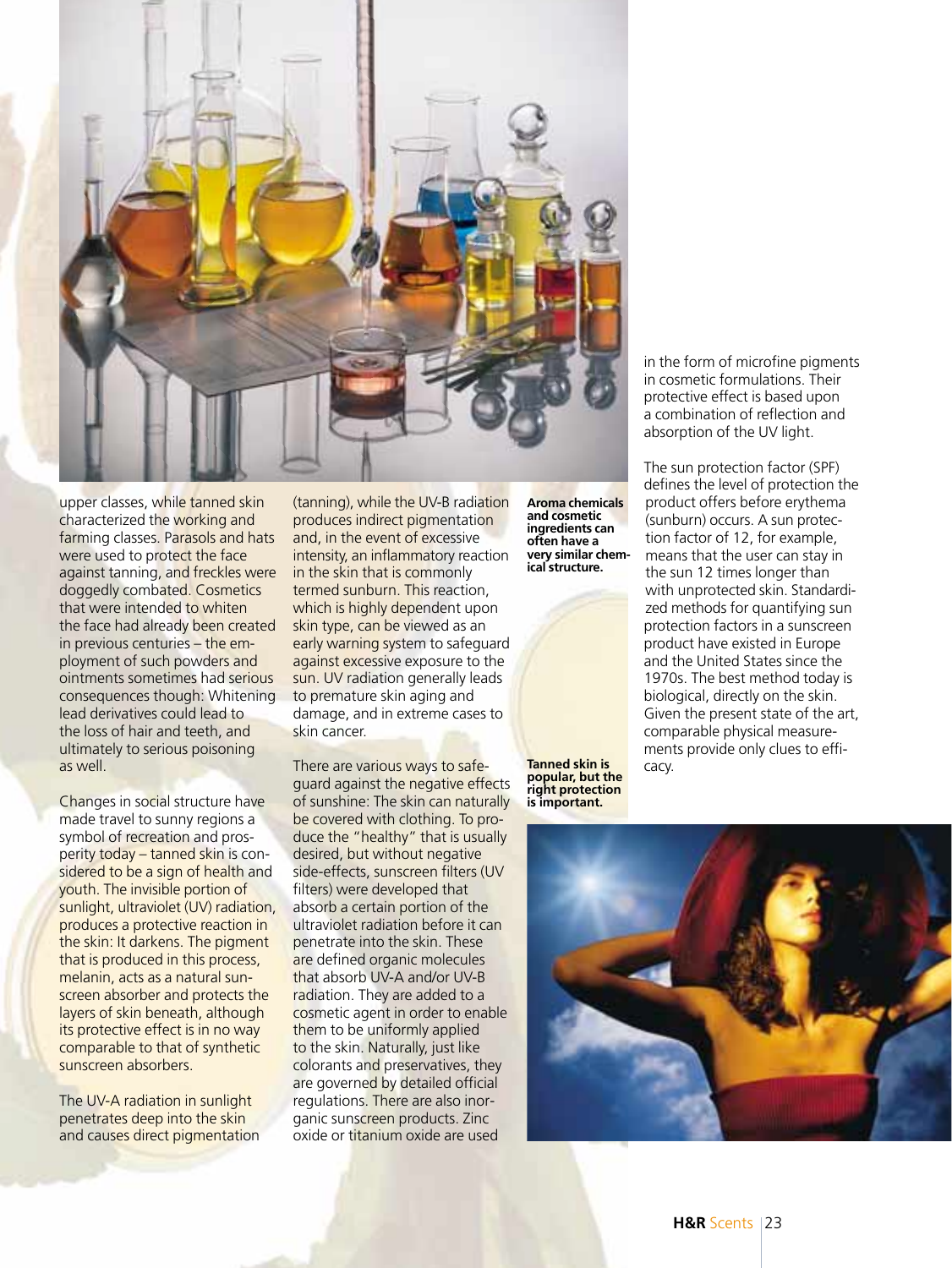**Cosmetic Ingredients**





To not only safeguard against sunburn but also against premature aging of the skin caused by sunshine, UV absorbers are not only being used in sunscreen products, but are today increasingly also being added to such daily cosmetics as day creams or makeup bases. In order to satisfy this wide range of requirements, the producers of cosmetic ingredients today usually offer an extensive portfolio of intercoordinated sunscreen absorbers that are suitable for widely differing fields

of application and absorb defined spectra of ultraviolet radiation.

## *Botanical extracts*

Back in the seventeenth century, English apothecary Nicolas Culpeper published a work that is still in existence today, "Culpeper's Herbal," which listed all of the effects of medicinal plants that were known at the time. Even though this book might tend to make for historical reading today, it does demonstrate that plants and plant (botanical) extracts have enjoyed a firm place in pharmaceuticals and cosmetics for centuries in Europe as a result of their beneficial and therapeutic effect.

These tradition-steeped products, which are obtained either through steam distillation or alcoholic extraction, are specially designed for use in washing and personal care products for the skin, hair and oral cavity.

The extensive spectrum of products ranges from extracts of well-known domestic plants, like arnica (antimicrobial effect and promotion of circulation) or ivy (antibacterial and antirheumatic effect), to such more exotic products as ginseng (stimulating) or ginkgo biloba (promotion of circulation and vitalizing effect). The botanical portion of the extracts, which ranges between 3 and 15%, depending upon the product in question, can also consist of a mixture of various plants, whose ranges of effectiveness are optimally matched to one another. Examples include products that contain a mixture of chamomile, nettle, rosemary, lemon balm, horse chestnut, sage, horsetail and coltsfoot. In a comparison study, it was possible to demonstrate a clear sebum-reducing effect, i.e. a reduction in the amount of sebum the scalp secretes.

The beneficial effect of chamomile has also been able to be scientifically evidenced: The employment of chamomile measurably retarded the formation of erythema (sunburn), while it accelerated healing of the skin.